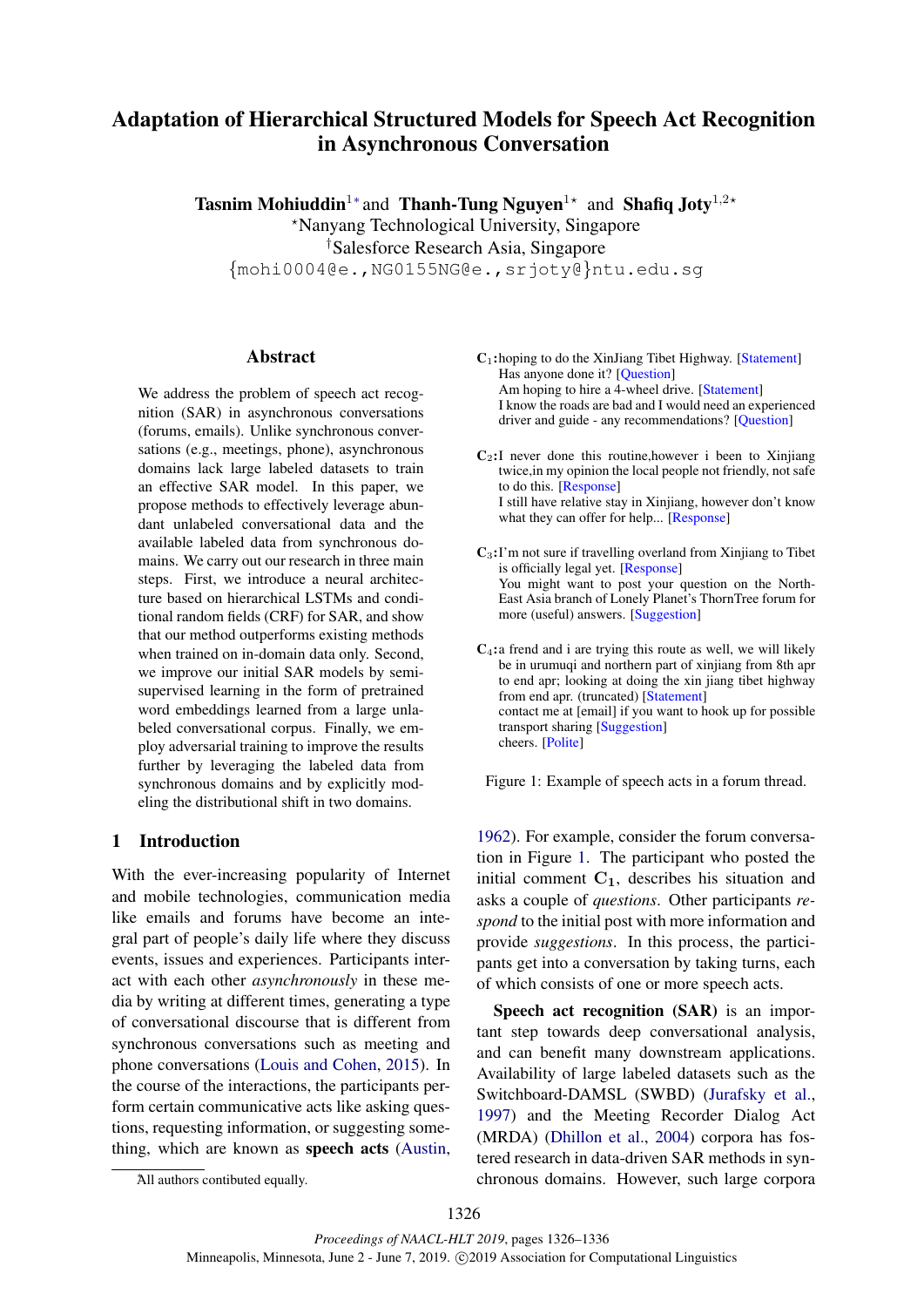are not available in the asynchronous domains, and many of the existing (small-sized) ones use task-specific tagsets as opposed to a standard one. The unavailability of large annotated datasets with standard tagsets is one of the main reasons for SAR not getting much attention in asynchronous domains, and it is often quite expensive to annotate such datasets for each domain of interest.

SAR methods proposed before the neural 'tsunami', *e.g.,* [\(Qadir and Riloff,](#page-10-0) [2011;](#page-10-0) [Jeong](#page-9-4) [et al.,](#page-9-4) [2009;](#page-9-4) [Tavafi et al.,](#page-10-1) [2013\)](#page-10-1), used mostly bag-of-ngram representation (*e.g.,* unigram, bigram) of a sentence, and most of these methods disregard conversational dependencies (discourse structure) between sentences. Recently, [Joty and](#page-9-5) [Hoque](#page-9-5) [\(2016\)](#page-9-5) proposed a neural-CRF framework for SAR in forum conversations. In their approach, a bi-LSTM (trained on the SAR task) first encodes the sentences separately into task-specific embeddings, which are then used in a separate CRF model to capture the conversational dependencies between sentences. They also use labeled data from the MRDA meeting corpus, without which their LSTMs perform worse than simple feed-forward networks. Although their method attempts to model sentence structure (using LSTM) and conversational dependencies (using CRF), the approach has several limitations.

First, the LSTM-CRF framework was disjoint, and thus cannot be trained end-to-end. Second, when using the MRDA meeting data, their method simply concatenates it with the target domain data assuming they have the same distribution. However, asynchronous domains (forum, email) differ from synchronous (MRDA) in their underlying conversational structure [\(Louis and Cohen,](#page-9-0) [2015\)](#page-9-0), in style (spoken vs. written), and in vocabulary usage (meetings on some focused agenda vs. conversations on any topic of interests in a public forum). Therefore, we hypothesize that to make the best use of labeled data from synchronous domains, one needs to model the shift in domains.

In this work, we advance the state-of-the-art of SAR in asynchronous conversations in three main steps. First, we introduce an end-to-end neural architecture based on a hierarchical LSTM encoder with a Softmax or CRF output layer. Second, we improve our initial SAR model by semisupervised learning in the form of word embeddings learned from a large unlabeled conversational corpus. Most importantly, we adapt our hierarchical LSTM encoder using domain adversarial training [\(Ganin et al.,](#page-9-6) [2016\)](#page-9-6) to leverage the labeled data from synchronous domains by explicitly modeling the shift in the two domains.

We evaluate our models on three different asynchronous datasets containing forum and email conversations, and on the MRDA meeting corpus. Our main findings are: (*i*) the hierarchical LSTMs outperform existing methods when trained on in-domain data for both synchronous and asynchronous domains, setting a new stateof-the-art; (*ii*) conversational word embeddings yield significant improvements over off-the-shelf ones; and (*iii*) domain adversarial training improves the results by inducing domain-invariant features. The source code, the conversational word embeddings, and the datasets are available at [https://ntunlpsg.github.io/](https://ntunlpsg.github.io/demo/project/speech-act/) [demo/project/speech-act/](https://ntunlpsg.github.io/demo/project/speech-act/).

### 2 Related Work

Previous studies on SAR in asynchronous conversation have used supervised, semi-supervised and unsupervised methods. [Cohen et al.](#page-9-7) [\(2004\)](#page-9-7) classify emails into acts like 'deliver' and 'meeting'. Their approach however does not take email context into account. [Carvalho and Cohen](#page-9-8) [\(2005\)](#page-9-8) use an iterative algorithm containing two different classifiers: the content classifier that only looks at the content of the message, and the context classifier that takes into account both the content and contextual speech acts in the email thread structure. Other supervised approaches use classifiers and sequence taggers with hand-crafted features [\(Qadir and Riloff,](#page-10-0) [2011;](#page-10-0) [Tavafi et al.,](#page-10-1) [2013\)](#page-10-1).

[Jeong et al.](#page-9-4) [\(2009\)](#page-9-4) use semi-supervised boosting to induce informative patterns from labeled spoken domains (MRDA, SWBD). Given a sentence represented as a set of trees (dependency, POS tags, n-grams), the boosting algorithm iteratively learns the sub-tree features. This approach does not consider the dependencies between the act types, something we successfully exploit in our work. Also, we leverage labeled data from synchronous conversations while adapting our model to account for the domain shift. [Joty and Hoque](#page-9-5) [\(2016\)](#page-9-5) use a bi-LSTM to encode a sentence, then use a separate CRF to model conversational dependencies. To learn an effective bi-LSTM model, they use the MRDA meeting data; however, without modeling the domain differences.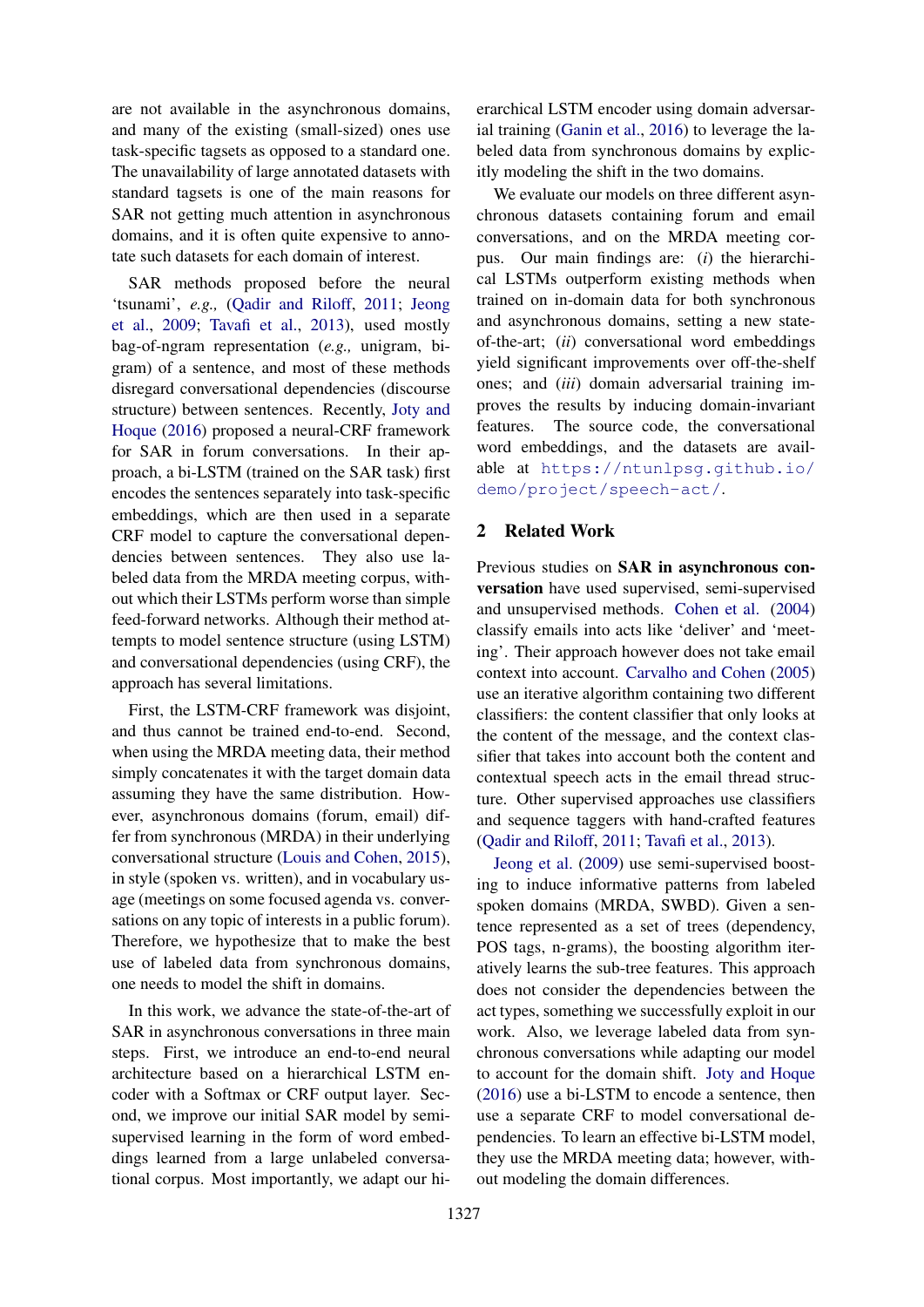The unsupervised methods use variations of Hidden Markov Models (HMM) including HMM-Topic [\(Ritter et al.,](#page-10-2) [2010\)](#page-10-2), HMM-Mix [\(Joty et al.,](#page-9-9) [2011\)](#page-9-9), and Mixed Membership [\(Paul,](#page-10-3) [2012\)](#page-10-3).

Several neural methods have been proposed in recent years for SAR in synchronous conversations. [Kalchbrenner and Blunsom](#page-9-10) [\(2013\)](#page-9-10) use a simple recurrent neural network (RNN) to model sequential dependencies between act types in phone conversations. They use a convolutional network to compose sentence representations from word vectors. [Lee and Dernoncourt](#page-9-11) [\(2016\)](#page-9-11) use a similar model, but also experiment with RNNs to compose sentence representations. [Khanpour](#page-9-12) [et al.](#page-9-12) [\(2016\)](#page-9-12) use a stacked LSTM to compose word vectors into a sentence vector. [Kumar et al.](#page-9-13) [\(2018\)](#page-9-13) also use a hierarchical LSTM-CRF. However, none of these methods were applied to asynchronous conversations, where not much labeled data is available. Also to the best of our knowledge, no prior work attempted to do domain adaptation from the synchronous conversation, which is our main contribution in this paper.

## 3 The Base Model

We use a bidirectional long short-term memory or bi-LSTM [\(Hochreiter and Schmidhuber,](#page-9-14) [1997\)](#page-9-14) to encode each sentence into a vector representation. Given an input sentence  $x_i = (w_1, \dots, w_m)$  of length  $m$ , we first map each word  $w_t$  to its corresponding vector representation  $v_t$  by looking up the word embedding matrix. The LSTM recurrent layer then computes a compositional representation  $z_t$  at every time step t by performing nonlinear transformations of the current input  $v_t$  and the output of the previous time step  $z_{t-1}$ . The output of the last time step  $z_m$  is considered as the representation of the sentence. A bi-LSTM composes a sentence in two directions: left-to-right and rightto-left, yielding a representation  $\mathbf{h}_i = [\overrightarrow{\mathbf{z}_m}; \overleftarrow{\mathbf{z}_m}],$ where ';' denotes concatenation. Similar to [\(Joty](#page-9-5) [and Hoque,](#page-9-5) [2016\)](#page-9-5), we could use  $h_i$  to classify sentence  $x_i$  into one of the speech act types using a Softmax output layer. However, in that case, we would disregard the discourse-level dependencies between sentences in a conversation. To take conversational dependencies into account, we explore two methods as we describe below.

## 3.1 Hierarchical LSTM

We consider a conversation as a sequence of utterances (sentences). Given an input sequence of  $n$ 

<span id="page-2-0"></span>

Figure 2: Hierarchical bi-LSTM-CRF model with domain adversarial training for speech act recognition.

sentences  $X = (x_1, \dots, x_n)$ , the sentence-level bi-LSTM generates a sequence of n vectors  $H =$  $(h_1, \dots, h_n)$ . To consider interdependencies between sentences, we place another bi-LSTM layer on top of H to connect the sentence vectors sequentially in both directions, and encode each sentence within its left and right contexts. As shown in Figure [2,](#page-2-0) the upper bi-LSTM combines the current input  $h_i$  with its previous hidden state  $\overrightarrow{u}_{i-1}$ (resp.,  $\overleftarrow{\mathbf{u}}_{i+1}$ ) to generate a representation for the current sentence  $\overrightarrow{u}_i$  (resp.,  $\overleftarrow{u}_i$ ). The hierarchically encoded sentence vectors  $\mathbf{U} = (\mathbf{u}_1, \cdots, \mathbf{u}_n)$ (where  $\mathbf{u}_i = [\overrightarrow{\mathbf{u}_i}; \overleftarrow{\mathbf{u}_i}]$ ) are fed into a Softmax classifier for speech act classification.

$$
p(y_i = k | \mathbf{X}, W, \theta) = \frac{\exp(\mathbf{w}_k^T \mathbf{u}_i)}{\sum_{k=1}^K \exp(\mathbf{w}_k^T \mathbf{u}_i)}
$$

where W are the classifier weights, and  $\theta$  are the parameters of the hierarchical LSTM encoder. We train the model by minimizing the cross entropy:

$$
\mathcal{L}_c(W, \theta) = -\sum_{i=1}^n \sum_{k=1}^K y_{i,k} \log p(y_i = k | \mathbf{X}, W, \theta)
$$

with  $y_{i,k}$  being the one-hot encoding of the label.

## 3.2 Hierarchical LSTM with CRF

The hierarchical LSTM (H-LSTM) captures contextual information by propagating information through hidden layers, and has been shown to be effective in similar tasks such as context encoding in dialog systems [\(Serban et al.,](#page-10-4) [2016\)](#page-10-4). Despite this, its modeling strength is limited compared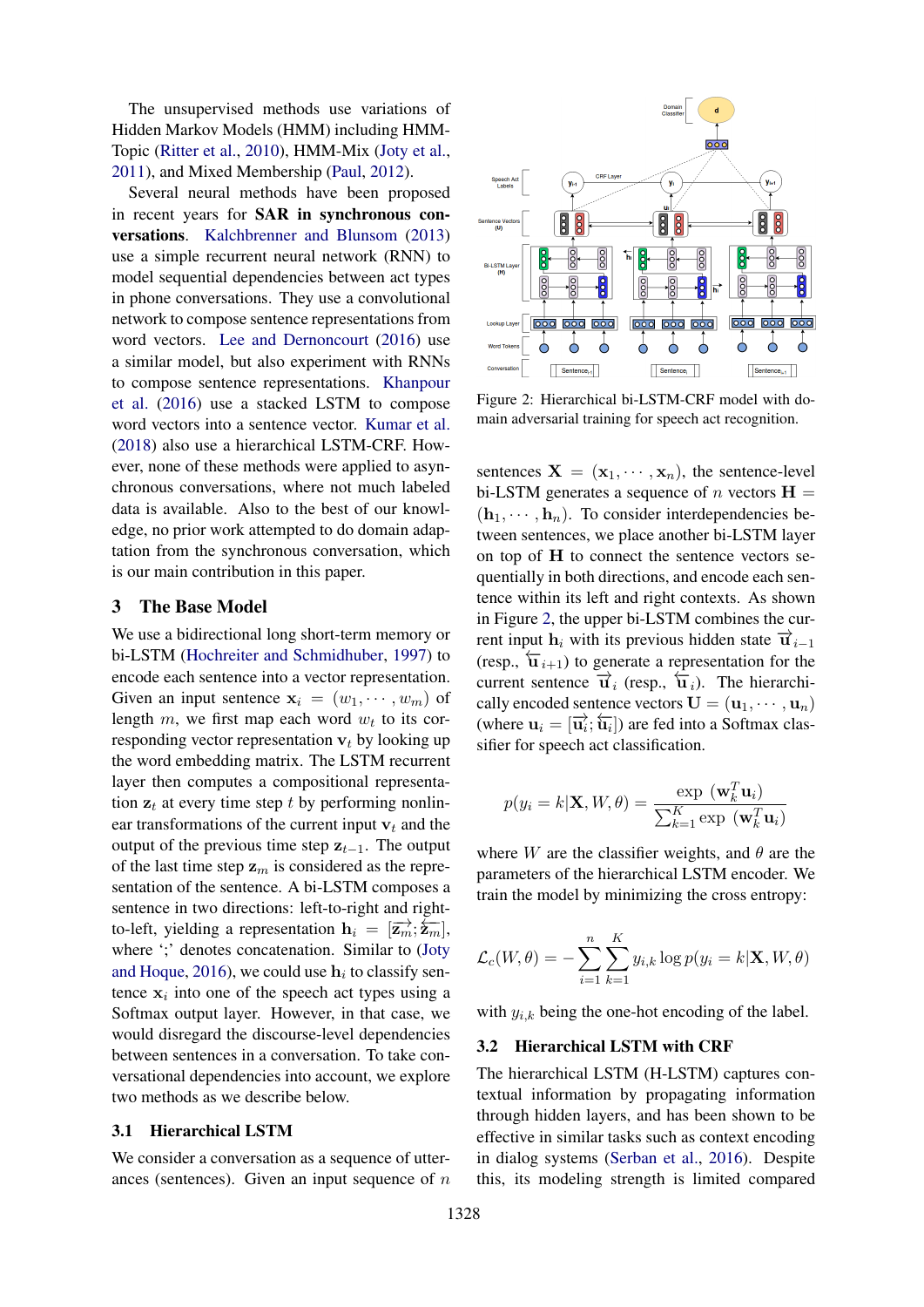to structured models that use global inference to model consistency in the output, especially when there are strong dependencies between output labels [\(Collobert et al.,](#page-9-15) [2011\)](#page-9-15). Therefore, instead of classifying sentences independently with a Softmax layer, our second method is to model them jointly with a CRF layer [\(Lafferty et al.,](#page-9-16) [2001\)](#page-9-16). For an input-output sequence pair  $(X, y)$ , we define the joint probability distribution:

$$
p(\mathbf{y}|\mathbf{X}) = \frac{1}{Z(\mathbf{U}, A, V, \theta)} \prod_{i=1}^{n} \underbrace{\psi_n(y_i|\mathbf{u}_i, V)}_{\text{node factor}} \prod_{i=0}^{n} \underbrace{\psi_e(y_{i,i+1}|A)}_{\text{edge factor}}
$$

where  $\mathbf{U} = (\mathbf{u}_1, \cdots, \mathbf{u}_n)$  is the hierarchically encoded sentence vectors as before, and  $\psi_n(y_i)$  $k|\mathbf{u}_i, V| = \exp(V_k^T \mathbf{u}_i)$  is the node-level score with V being the weight matrix,  $\psi_e$  is the transition matrix parameterized by A, and  $Z(.)$  is the global normalization constant that ensures a valid probability distribution. The cross entropy loss for the  $(X, y)$  sequence pair can be written as:

$$
\mathcal{L}_c(V, A, \theta) = -\sum_{i=1}^n \log \psi_n(y_i | \mathbf{u}_i, V) - \sum_{i=0}^n \log A_{i, i+1} + \log Z
$$

We use Viterbi decoding to infer the most probable tag sequence for an input sequence of sentences,  $y* = \argmax_{y} p(y|X, V, A, \theta)$ . We will demonstrate later in our experiments that a CRF layer helps the H-LSTM to adapt quickly (*i.e.,* with less labeled data) to a target domain by exploiting the tag dependencies in the source domain.

## 4 Adaptation Methods

The hierarchical models have many parameters. Given enough training data, they should be able to encode a sentence, capturing its syntactic and semantic properties, and discourse-level dependencies. However, when it comes to SAR in asynchronous domains, not many large annotated corpora are available. Because of the large number of parameters, the models usually overfit when trained on small datasets of asynchronous conversations (shown in Sec. [6\)](#page-5-0). We propose two solutions to address this problem. Our first (simple but effective) solution is to leverage large unlabeled conversational corpus to learn better task-agnostic word embeddings, and use it to initialize our models for better generalization. In the interests of coherence, we present this method in Section [5.](#page-4-0)

Our second solution is to leverage data from synchronous domains for which large annotated

corpus is available (*e.g.,* MRDA corpus). However, as we will see, simple concatenation of the datasets is not quite effective in our case, because the conversations in synchronous and asynchronous domains differ in their conversational structures, modality (spoken vs. written), and vocabulary usage. To get the best out of the available synchronous domain data, we need to adapt our models by explicitly modeling the domain shift. More precisely, our goal is to adapt the hierarchical encoder so that it learns to encode sentence representations U (*i.e.,* features used for classification) that is not only discriminative for the act classification, but also invariant across the domains. We propose to use the domain adversarial training proposed by [Ganin et al.](#page-9-6) [\(2016\)](#page-9-6).

Let  $\mathcal{D}_S = {\{\mathbf{X}_p, \mathbf{y}_p\}}_{p=1}^P$  denote the set of P labeled training conversations in the source domain (MRDA). We consider two adaptation scenarios.

(*i*) Unsupervised adaptation: In this scenario, we have only *unlabeled* examples in the target domain (*e.g.*, forum). Let  $\mathcal{D}_{T}^{u} = {\mathbf{X}_{p}}_{p=p+1}^{Q}$  be the set of  $(Q - P - 1)$  unlabeled training instances in the target domain with Q being the total number of training instances in the two domains.

(*ii*) Semi-supervised/supervised adaptation: In addition to the unlabeled instances  $\mathcal{D}_T^u$ , here we have access to some *labeled* training instances in the target domain,  $\mathcal{D}_T^l = {\{\mathbf{X}_p, \mathbf{y}_p\}}_{p=Q+1}^R$ , with  $R$ being the total number of training examples in the two domains. Depending on the amount of labeled data in the target domain, this setting is referred to as semi-supervised or supervised adaptation.

#### 4.1 Unsupervised Adaptation

The dashed lines in Figure [2](#page-2-0) show the extension of our base model for adaptation. The input conversation  $X$  is sampled either from a synchronous domain (*e.g.,* meeting) or from an asynchronous domain (*e.g.,* forum). Our goal is to adapt the H-LSTM encoder (parameterized by  $\theta$ ) to generate U such that it is not only informative for the SAR task but also invariant across domains. Upon achieving this, we can use the adapted encoder to encode a target sentence, and use the source classifier (Softmax or CRF) to classify the sentences.

We achieve this by adding a domain discriminator (dashed lines in Figure [2\)](#page-2-0), another neural network that takes U as input, and tries to discriminate the domains of the input conversation X (*e.g.,* meeting vs. forum). The output of the discrimina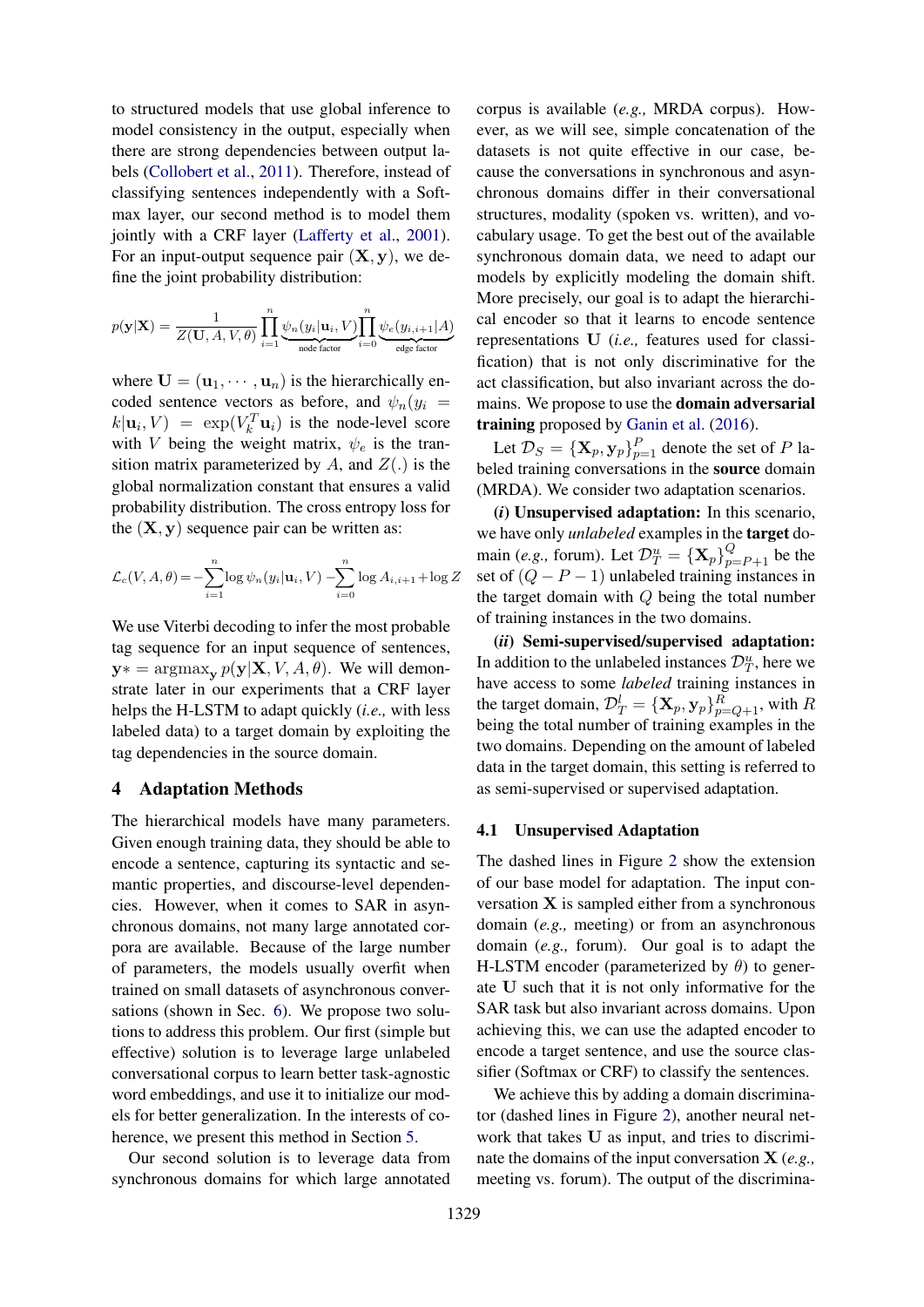tor is defined by a sigmoid function:

$$
\hat{d}_{\omega} = p(d = 1 | \mathbf{u}_i, \omega, \theta) = \text{sigm}(\mathbf{w}_d^T \mathbf{h}_d) \quad (1)
$$

where  $d \in \{0, 1\}$  denotes the domain (1 for meeting, 0 for forum),  $w_d$  are the final layer weights of the discriminator, and  $h_d = g(U_d \mathbf{u}_i)$  defines the hidden layer of the discriminator with  $U_d$  being the layer weights, and  $q(.)$  being the activations. We use cross entropy as the discrimination loss:

$$
\mathcal{L}_d(\omega,\theta) = -d \log \hat{d}_{\omega} - (1-d) \log \left(1 - \hat{d}_{\omega}\right) \tag{2}
$$

The composite network has three players: the hierarchical LSTM encoder, the classifier (Softmax or CRF), and the domain discriminator. During training, the encoder and the classifier play a co-operative game, while the encoder and the discriminator play an adversarial game. The training objective  $\mathcal{L}(W, \theta, \omega)$  of the composite model is:

$$
\sum_{p=1}^{P} \mathcal{L}_{c}^{p}(W, \theta) - \lambda \Big[ \sum_{p=1}^{P} \mathcal{L}_{d}^{p}(\omega, \theta) + \sum_{p=P+1}^{Q} \mathcal{L}_{d}^{p}(\omega, \theta) \Big]
$$
(3)

where  $\theta$  are the parameters of the encoder, W are the classifier weights, and  $\omega = \{U_d, \mathbf{w}_d\}$  are the parameters of the discriminator.<sup>[1](#page-4-1)</sup> The hyperparameter  $\lambda$  controls the relative strength of the act classifier and the discriminator. We learn  $\theta$  that optimizes the following min-max criterion:

$$
\theta^* = \underset{W,\theta}{\text{argmin}} \max_{U_d, \mathbf{w}_d} \mathcal{L}(W, \theta, \omega) \tag{4}
$$

Note that the updates of the shared encoder for the two networks (classifier and discriminator) work *adversarially* with respect to each other. Algorithm [1](#page-4-2) provides pseudocode of our training method. The main challenge in adversarial training is to balance the networks [\(Arjovsky et al.,](#page-9-17) [2017\)](#page-9-17). In our experiments, we found the discriminator to be weaker initially. To balance the two components, we would need the error signals from the discriminator to be fairly weak initially, with full power unleashed only as the classification errors start to dominate. We follow the weighting schedule proposed in [\(Ganin et al.,](#page-9-6) [2016,](#page-9-6) p. 21), which initializes  $\lambda$  to 0, and then changes it gradually to 1 as training progresses.

#### Algorithm 1: Adversarial training with SGD.

| <b>Input</b> : Data $\mathcal{D}_S$ , $\mathcal{D}_T^u$ , and batch size b                                                                          |
|-----------------------------------------------------------------------------------------------------------------------------------------------------|
| <b>Output:</b> Adapted model parameters $\theta$ , W                                                                                                |
| 1. Initialize model parameters;                                                                                                                     |
| 2. repeat                                                                                                                                           |
| ( <i>a</i> ) Randomly sample $\frac{b}{2}$ labeled examples from $\mathcal{D}_S$                                                                    |
| ( <i>b</i> ) Randomly sample $\frac{b}{2}$ unlabeled examples from                                                                                  |
| $\mathcal{D}_{\mathcal{T}}^u$                                                                                                                       |
|                                                                                                                                                     |
| (c) Compute $\mathcal{L}_c(W, \theta)$ and $\mathcal{L}_d(\omega, \theta)$<br>(d) Set $\lambda = \frac{2}{1 + \exp(-10*p)} - 1$ ; p is the training |
| progress linearly changing form 0 to 1.                                                                                                             |
| // Classifier & Encoder                                                                                                                             |
| (e) Take a gradient step for $\frac{2}{b} \nabla_{W,\theta} \mathcal{L}_c(W, \theta)$                                                               |
| // Discriminator                                                                                                                                    |
| (f) Take a gradient step for $\frac{2\lambda}{b} \nabla_{U_d, \mathbf{w}_d} \mathcal{L}_d(\omega, \theta)$                                          |
| // Gradient reversal                                                                                                                                |
| (g) Take a gradient step for $-\frac{2\lambda}{h}\nabla_{\theta} \mathcal{L}_d(\omega,\theta)$                                                      |
| <b>until</b> convergence;                                                                                                                           |
|                                                                                                                                                     |

#### <span id="page-4-2"></span>4.2 Semi-supervised/supervised Adaptation

It is straight-forward to extend our adaptation method to a semi-supervised/supervised setting. Similar to the instances in the source domain, the labeled instances in the target domain  $\mathcal{D}_T^l$  are used for act classification and domain discrimination. The total training loss in this case is

$$
\mathcal{L}(W,\theta,\omega) = \underbrace{\sum_{p=1}^{P} \mathcal{L}_{c}^{p}(W,\theta)}_{\text{act classif. (source)}} + \underbrace{\sum_{p=Q+1}^{R} \mathcal{L}_{c}^{p}(W,\theta)}_{\text{act classif. (target)}} - \sum_{q \text{ at class if. (target)}} \newline \lambda \left[ \underbrace{\sum_{p=1}^{P} \mathcal{L}_{d}^{p}(\omega,\theta)}_{\text{dom classif. (source)} \text{ dom classif. (target)}}_{\text{dom classif. (target)}} \right]
$$

where the second term is the classification loss on the target dataset  $\mathcal{D}_T^l$ , and the last term is the discrimination loss on both labeled and unlabeled data in the target domain.

#### <span id="page-4-0"></span>5 Corpora

We now describe the datasets and the act tagset that we use, and the conversational word embeddings that we learn from a large unlabeled corpus.

#### 5.1 Labeled Datasets

As mentioned, asynchronous domains lack large corpora that are annotated with a standard speech act tagset. [Jeong et al.](#page-9-4) [\(2009\)](#page-9-4) annotated sentences in TripAdvisor (TA) forum threads with the standard 12 act types defined in MRDA. They also remapped the BC3 email corpus [\(Ulrich et al.,](#page-10-5) [2008\)](#page-10-5) according to these tags. Subsequent studies [\(Tavafi et al.,](#page-10-1) [2013;](#page-10-1) [Oya and Carenini,](#page-9-18) [2014;](#page-9-18) [Joty](#page-9-5)

<span id="page-4-1"></span><sup>&</sup>lt;sup>1</sup>For simplicity, we describe adaptation of the encoder with Softmax output, but this generalizes naturally to CRF.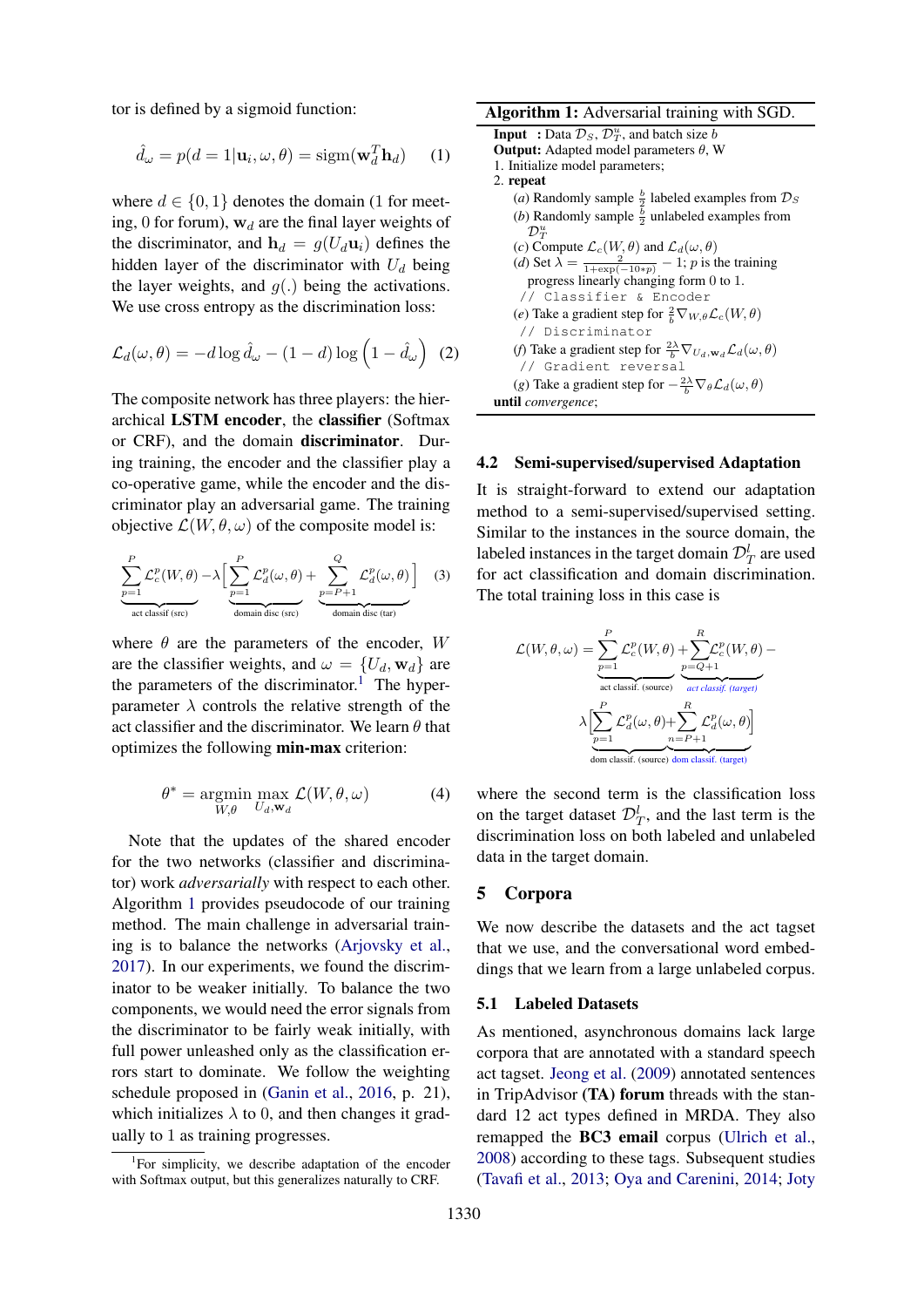<span id="page-5-3"></span>

|                          |     | <b>Asynchronous</b> | <b>Synchronous</b> |                              |
|--------------------------|-----|---------------------|--------------------|------------------------------|
|                          | TA  | BC <sub>3</sub>     | OC <sub>3</sub>    | <b>MRDA</b>                  |
| Total # of conversations | 200 | 39                  | 47                 | 73                           |
| Avg. # of comments/conv  |     |                     | $4.02$ 6.54 13.32  | $\overline{\phantom{a}}$ N.A |
| Avg. # of sentences/conv |     | 18.56 34.15 33.28   |                    | 955.10                       |
| Avg. # of words/sen      |     | 14.90 12.61 19.78   |                    | 10.11                        |

Table 1: Basic statistics about our corpora.

<span id="page-5-4"></span>

|           |                  |       | <b>Asynchronous</b> | <b>Synchronous</b> |             |
|-----------|------------------|-------|---------------------|--------------------|-------------|
| Tag       | Description      | TA    | BC <sub>3</sub>     | OC <sub>3</sub>    | <b>MRDA</b> |
| SU        | Suggestion       | 7.71  | 5.48                | 17.38              | 5.97        |
| R         | Response         | 2.4   | 3.75                | 5.24               | 15.63       |
| Q         | <b>Ouestions</b> | 14.71 | 8.41                | 12.59              | 8.62        |
| P         | Polite           | 9.57  | 8.63                | 6.13               | 3.77        |
| <b>ST</b> | Statement        | 65.62 | 73.72               | 58.66              | 66.00       |

Table 2: Distribution of speech acts in our corpora.

[and Hoque,](#page-9-5) [2016\)](#page-9-5) used these datasets but grouped the 12 acts into 5 coarser classes. [Joty and Hoque](#page-9-5) [\(2016\)](#page-9-5) also created a new dataset of QatarLiving<sup>[2](#page-5-1)</sup> forum threads called  $QC3$  $QC3$ .<sup>3</sup> We use these three asynchronous datasets in our experiments. For our experiments on synchronous domains, we use the MRDA meeting corpus that was also used in related studies [\(Jeong et al.,](#page-9-4) [2009;](#page-9-4) [Joty and Hoque,](#page-9-5) [2016\)](#page-9-5). Tables [1](#page-5-3) and [2](#page-5-4) show some basic statistics of the datasets and the tag distributions. Note that the tagset used by us and other related studies in asynchronous (written) conversation is different from the one used in synchronous spoken conversations [\(Lee and Dernoncourt,](#page-9-11) [2016;](#page-9-11) [Khanpour](#page-9-12) [et al.,](#page-9-12) [2016;](#page-9-12) [Kumar et al.,](#page-9-13) [2018\)](#page-9-13). The later tagset contains acts like *backchannel*, *filter* and *disruption* that are more specific to speech.

The train-dev-test splits of the asynchronous datasets are done uniformly at random at the conversation level. Since the asynchronous datasets are quite small in size, to have a reliable test set, we create the train:test splits with an equal number of conversations (Table [3\)](#page-5-5). [Joty and Hoque](#page-9-5) [\(2016\)](#page-9-5) also created conversation level datasets to train and test their CRF models. Their test sets however contain only 20% of the conversations, providing only 5 conversations for QC3 and BC3, and 20 for TA. Our experiments on these small test sets showed unstable results for all the models. Therefore, we use a larger test set (50%), and we report more general results on the whole corpus based on 2-fold cross-validation, where the second fold was

<span id="page-5-5"></span>

|               |             | <b>Train</b> | Dev.     | <b>Test</b> |
|---------------|-------------|--------------|----------|-------------|
| <b>Source</b> | <b>MRDA</b> | 59 (50865)   | 6 (8366) | 8 (10492)   |
|               | TA          | 90 (1667)    | 20(427)  | 90 (1617)   |
| <b>Target</b> | OC3         | 20(675)      | 7(230)   | 20(660)     |
|               | BC3         | 16(557)      | 7(233)   | 16(542)     |
| Total         |             | 126 (2899)   | 34 (890) | 126 (2819)  |

Table 3: Train, dev. and test sets for the datasets. Numbers in parentheses indicate the number of sentences.

<span id="page-5-6"></span>

|                     | # of Threads | # of Tokens | # of Words |
|---------------------|--------------|-------------|------------|
| W3C                 | 23.940       | 21,465,830  | 546,921    |
| TripAdvisor         | 25,000       | 2,037,239   | 127,333    |
| <b>Qatar Living</b> | 219,690      | 103,255,922 | 1,157,757  |
| <b>MRDA</b>         |              | 675,110     | 18,514     |
| <b>SWBD</b>         |              | 1,131,516   | 57,075     |

Table 4: Datasets and their statistics used for training the conversational word embeddings.

created by interchanging the train and test splits in Table [3.](#page-5-5) The same development set was used to tune the hyperparameters of the models for experiments on each fold. For experiments on MRDA, we use the same train:test:dev split as in [\(Jeong](#page-9-4) [et al.,](#page-9-4) [2009;](#page-9-4) [Joty and Hoque,](#page-9-5) [2016\)](#page-9-5).

#### 5.2 Conversational Word Embeddings

One simple and effective approach to semisupervised learning is to use word embeddings pretrained from a large unlabeled corpus. In our work, we use generic *off-the-shelf* pretrained embeddings to boost the performance of our models. In addition, we have also trained word embeddings from a large conversational corpus to get more relevant conversational word embeddings.

We use Glove [\(Pennington et al.,](#page-10-6) [2014\)](#page-10-6) to train our word embeddings from a corpus that contains 24K email threads from W3C (w3c.org), 25K threads from TripAdvisor, 220K threads from QatarLiving, and all conversations from SWBD and MRDA (a total of 120M tokens). Table [4](#page-5-6) shows some statistics of the datasets used for training the conversational word embeddings. We also trained skip-gram word2vec [\(Mikolov et al.,](#page-9-19) [2013\)](#page-9-19), but its performance was worse than Glove.

#### <span id="page-5-0"></span>6 Experiments

We followed similar preprocessing steps as [Joty](#page-9-5) [and Hoque](#page-9-5) [\(2016\)](#page-9-5); specifically: normalize all characters to lower case, spell out digits and URLs, and tokenize the texts using TweetNLP [\(Gimpel et al.,](#page-9-20) [2011\)](#page-9-20). For performance compar-

<span id="page-5-1"></span><sup>2</sup> <http://www.qatarliving.com/>

<span id="page-5-2"></span><sup>3</sup> <https://ntunlpsg.github.io/project/speech-act/>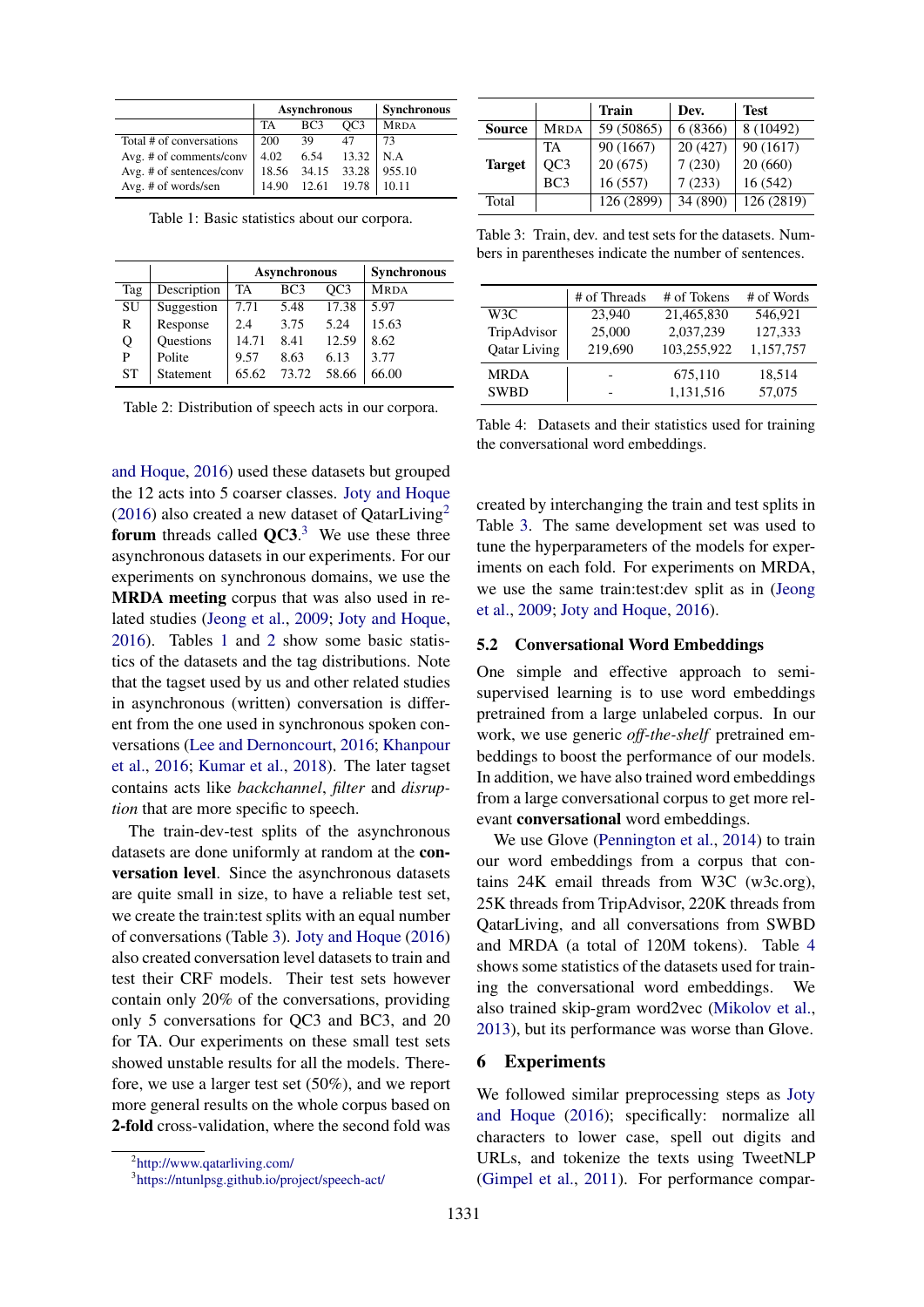<span id="page-6-1"></span>

|                               | OC3                | TA                           | BC <sub>3</sub>              | <b>MRDA</b>                |
|-------------------------------|--------------------|------------------------------|------------------------------|----------------------------|
| $SVM_{c-gl}$                  | $16.96_{\pm 0.00}$ | $20.17_{\pm 0.00}$           | $17.20_{\pm 0.00}$           | $31.47_{\pm 0.00}$         |
| $FFN_{c-gl}$                  | $48.29_{\pm 0.25}$ | $61.36_{\pm0.21}$            | $39.58_{\pm 0.26}$           | $71.12_{\pm 0.13}$         |
| $FFNskip-th$                  | $50.80_{\pm 1.21}$ | $61.44_{\pm 0.92}$           | $47.67_{\pm 0.74}$           | $71.73_{\pm 0.48}$         |
| $B$ -LST $M_{rand}$           | $50.25_{\pm 0.57}$ | $62.11_{\pm 0.64}$           | $45.08_{\pm 1.03}$           | $70.72_{\pm 0.02}$         |
| $B$ -LST $M_{gl}$             | $53.21_{\pm 0.77}$ | $63.23_{\pm 0.80}$           | $49.04_{\pm 0.90}$           | $72.23_{\pm 0.18}$         |
| $B-GRU_{c-gl}$                | $60.50_{\pm 0.36}$ | $67.23_{\pm 0.76}$           | $55.45_{\pm 1.05}$           | $72.04_{\pm 0.35}$         |
| $B$ -LST $M_{c-gl}$           | $61.01_{\pm 0.60}$ | $67.23_{\pm 0.70}$           | $55.32_{\pm 0.68}$           | $72.42_{\pm 0.14}$         |
| $S$ -LST $M_{c-gl}$           | $56.70_{\pm 0.58}$ | $62.28{\scriptstyle\pm1.23}$ | $52.31{\scriptstyle\pm0.86}$ | $71.32_{\pm 0.28}$         |
| $H$ -LST $M_{c-gl}$           | $60.76_{\pm 0.99}$ | $68.38_{\pm0.65}$            | $57.17_{\pm 0.87}$           | $\mathbf{72.91}_{\pm0.14}$ |
| $H$ -LSTM-CRF <sub>c-gl</sub> | $59.83_{\pm 1.27}$ | $68.10_{\pm 0.68}$           | $56.37_{\pm 0.61}$           | $72.77_{\pm 0.17}$         |

Table 5: Macro- $F_1$  scores for in-domain training.

ison, we use **accuracy** and **macro-F<sub>1</sub>**. Like other related studies, we consider macro- $F_1$  as the main metric (more appropriate when class distributions are imbalanced), and select our model based on the best  $F_1$  on the development set. Due to space limitations, we report only macro- $F_1$  here. Please refer to the Appendix for the accuracy numbers.

#### 6.1 Experiments on In-domain Training

We first evaluate our base models on in-domain datasets by comparing with state-of-the-art models. In the next subsection, we evaluate our adaptation method in the three adaptation scenarios.

Settings. To validate the efficacy of our model, we compare it with two baselines: a Support Vector Machine (SVM) and a feed-forward network (FFN). In one setting, we use the concatenated word vectors as the input sentence representation, while in another, we use the pretrained skipthought vectors [\(Kiros et al.,](#page-9-21) [2015\)](#page-9-21). We also compare our models with the bi-LSTM (B-LSTM) model of [Joty and Hoque](#page-9-5) [\(2016\)](#page-9-5) and the stacked LSTM (S-LSTM) of [Khanpour et al.](#page-9-12) [\(2016\)](#page-9-12).

We use the Adam optimizer [\(Kingma and Ba,](#page-9-22) [2014\)](#page-9-22) with a learning rate of 0.001, and use dropout to avoid over-fitting. We use the Xavier initializer [\(Glorot and Bengio,](#page-9-23) [2010\)](#page-9-23) to initialize the weights, and uniform  $U(-0.05, 0.05)$  to initialize the word vectors randomly. For pretrained word embeddings, we experiment with off-theshelf embeddings that come with Glove as well as with our conversational word embeddings. For both random and pretrained initialization, we finetune our word embeddings on the SAR task.

We construct sequences from the **chronological** order of the sentences in a conversation. Since MRDA conversations are much longer compared to those in asynchronous domains (955 vs. 18-34

sentences in Table [1\)](#page-5-3), we split the MRDA conversations into smaller parts containing a maximum of  $100$  sentences.<sup>[4](#page-6-0)</sup> The number of epochs and batch size were fixed to 30 and 5 (conversations), respectively. We ran each experiment 5 times, each time with a different random seed, and report the average of the  $(2\text{-fold}\times5=10)$  runs along with the standard deviation. Recently, [Crane](#page-9-24) [\(2018\)](#page-9-24) show that the main source of variability in results for neural models come from the random seed, and the author has recommended to report the distribution of results from a range of seeds.

Results. We present the results in Table [5.](#page-6-1) From the first block of results, we notice that both SVM and FFN baselines perform poorly compared to other models that tune the word embeddings and learn the sentence representation on the SAR task.

The second block contains five LSTM variants:  $(i)$  **B-LSTM**<sub>rand</sub>, referring to bi-LSTM with *random* initialization; (*ii*) **B-LSTM<sub>gl</sub>**, referring to bi-LSTM initialized with *off-the-shelf* Glove embeddings; (*iii*) **B-GRU<sub>c-gl</sub>**, referring to bidirectional Gated Recurrent Unit [\(Cho et al.,](#page-9-25) [2014\)](#page-9-25) initialized with our *conversational* Glove; (*iv*) **B-LSTM<sub>c-gl</sub>**, referring to bi-LSTM initialized with *conversational* Glove, and  $(v)$  **S-LSTM<sub>c-gl</sub>**, referring to a 2layer stacked LSTM with *conversational* Glove.[5](#page-6-2) From the results, we can make the following conclusions. First,  $B$ -LSTM<sub>rand</sub> overfits extremely on

<span id="page-6-0"></span><sup>&</sup>lt;sup>4</sup>In a different setting, we created sequences by connecting each non-initial comment with the initial comment generating many 2-comment sequences. This is considering the fact that in many QA forums, users mostly answer to the questions asked in the initial post. In our experiments on in-domain training, we found this competitive with our 'one long-chain' structure. However, the adaptation in this setting was much worse because of the mismatch in discourse structures of synchronous and asynchronous conversations.

<span id="page-6-2"></span><sup>&</sup>lt;sup>5</sup>Increasing the number of layers in  $S\text{-LSTM}_{c-gl}$  did not give any gain (see Table 2 in the Appendix).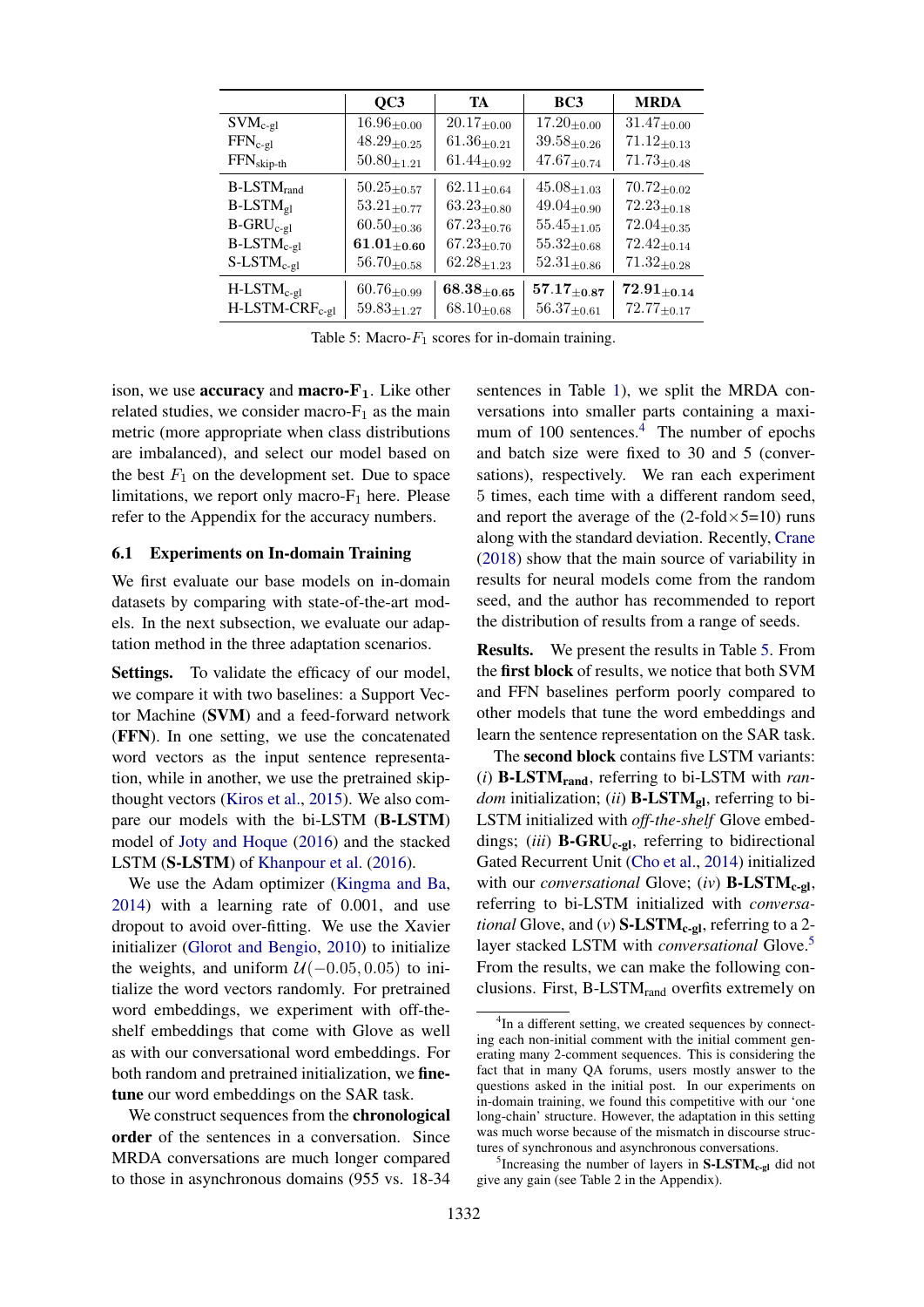the asynchronous datasets, giving the worst results among the LSTMs. Second, pretrained vectors help to achieve better results, however, compared to the off-the-shelf vectors, our conversational word vectors yield much higher  $F_1$ , especially, in the asynchronous datasets that are smaller in size (5 - 11% absolute gains). This demonstrates that pretrained word embeddings provide an effective method to perform semi-supervised learning, when they are learned from relevant datasets.

The **last block** shows the results of our models. It is evident that both H-LSTM and H-LSTM-CRF outperform other models in all the datasets except QC3 where the difference is very small. They also give the best  $F_1$  reported so far on MRDA, outperforming the B-LSTM models of [Joty and Hoque](#page-9-5) [\(2016\)](#page-9-5) and S-LSTM model of [Khanpour et al.](#page-9-12) [\(2016\)](#page-9-12). When we compare the two models, we notice that H-LSTM outperforms H-LSTM-CRF in all the datasets. A reason for this could be that the contextual dependency is already captured by the upper LSTM layer and the data may be too small for the CRF to offer anything more.

#### 6.2 Experiments on Domain Adaptation

Settings. We compare our adversarial adaptation method with three baseline methods: Transfer, Merge and Fine-tune. Transfer models are trained on the source (MRDA) and tested on the target (QC3, TA, BC3). Our adversarial unsupervised adaptation method is comparable to the transfer method as they use labeled data only from the source domain. In Merge, models are trained on the concatenated training set of source and target datasets. Fine-tune is a widely used adaptation method for neural models [\(Chu and Wang,](#page-9-26) [2018\)](#page-9-26). In this method, we first train a model on the source domain until convergence, then we finetune it on the target by training it further on the target dataset. Both merge and fine-tune are comparable to our semi-supervised/supervised adaptation as these methods use labeled data from the target domain. For semi-supervised experiments, we take smaller subsets (*e.g.,* 25%, 50%, and 75% of the labeled data) from the target domain.

We also compare our method with Neural SCL [\(Ziser and Reichart,](#page-10-7) [2017\)](#page-10-7), which is another domain adaption method in the neural framework. We used the implementation made available by the authors.<sup>[6](#page-7-0)</sup> For training our adaptation models,

<span id="page-7-1"></span>

| <b>Method</b>    | Model             | OC3                           | TA                                  | BC <sub>3</sub>               |
|------------------|-------------------|-------------------------------|-------------------------------------|-------------------------------|
|                  | SVM               | $17.78_{\pm 0.00}$            | $\overline{20.44}_{\pm 0.00}$       | $17.85_{\pm{0.00}}$           |
|                  | <b>FFN</b>        | $46.91_{\pm 0.00}$            | $56.30_{\pm0.00}$                   | $46.74_{\pm0.00}$             |
| <b>Transfer</b>  | <b>S-LSTM</b>     | $49.89_{\pm 1.29}$            | $62.52_{\pm 1.49}$                  | $36.36_{\pm 1.28}$            |
|                  | <b>B-LSTM</b>     | $50.50_{\pm0.91}$             | $65.47_{\pm0.62}$                   | $35.92_{\pm0.62}$             |
|                  | <b>H-LSTM</b>     | $50.22_{\pm0.64}$             | $64.43_{\pm 0.52}$                  | $35.11_{\pm 1.64}$            |
|                  | <b>H-LSTM-CRF</b> | $50.83_{\pm 0.70}$            | $63.80_{\pm 0.81}$                  | $34.45_{\pm 1.42}$            |
|                  | Neural SCL        | $37.73_{\pm 0.92}$            | $53.98_{\pm 0.33}$                  | $\overline{4}6.90_{\pm0.89}$  |
| Unsup.           | Adv-S-LSTM        | $43.36_{\pm 1.44}$            | $48.51_{+0.51}$                     | $42.05_{\pm 0.21}$            |
| adapt            | Adv-B-LSTM        | $47.39_{\pm 0.74}$            | $58.49_{\pm 1.29}$                  | $32.86_{\pm 1.35}$            |
|                  | Adv-H-LSTM        | $46.53_{\pm 1.48}$            | $52.90_{\pm1.20}$                   | $31.36_{\pm 1.91}$            |
|                  | Adv-H-LSTM-CRF    | $47.06_{\pm 1.24}$            | $61.58_{\pm0.78}$                   | $29.54_{\pm 1.06}$            |
|                  | <b>S-LSTM</b>     | $55.39_{\pm 0.29}$            | $67.79_{\pm 0.15}$                  | $50.82_{\pm 0.98}$            |
| Merge            | <b>B-LSTM</b>     | $55.08_{\pm 0.67}$            | $68.99{\scriptstyle \pm 0.35}$      | $51.05 \pm 0.60$              |
| $(50\%)$         | <b>H-LSTM</b>     | $51.74_{\pm 0.44}$            | $69.09_{\pm 0.64}$                  | $47.82_{\pm 1.47}$            |
|                  | <b>H-LSTM-CRF</b> | $50.92_{\pm0.48}$             | $68.66_{\pm 0.12}$                  | $48.58_{\pm 0.59}$            |
|                  | <b>S-LSTM</b>     | $\overline{53.94}_{\pm 1.04}$ | $66.07_{\pm 0.67}$                  | $\overline{51.73}_{\pm 1.53}$ |
| <b>Fine-tune</b> | <b>B-LSTM</b>     | $54.81_{\pm 0.48}$            | $68.43_{\pm0.51}$                   | $52.26_{\pm0.82}$             |
| $(50\%)$         | <b>H-LSTM</b>     | $54.34_{\pm 0.71}$            | $69.16_{\pm0.66}$                   | $50.81_{\pm 0.97}$            |
|                  | <b>H-LSTM-CRF</b> | $54.97_{\pm0.87}$             | $69.91_{\pm0.53}$                   | $51.42_{\pm 1.24}$            |
|                  | Neural SCL        | $41.46_{\pm 0.75}$            | $\overline{58.8}5_{\pm 0.27}$       | $48.32_{\pm0.19}$             |
| Semisup.         | Adv-S-LSTM        | $60.20_{\pm0.32}$             | $68.71_{\pm 0.75}$                  | $57.97_{\pm0.39}$             |
| adapt            | Adv-B-LSTM        | $58.57_{\pm0.80}$             | $66.51_{\pm0.81}$                   | $54.39_{\pm 1.28}$            |
| $(50\%)$         | Adv-H-LSTM        | $60.19_{\pm 1.10}$            | $69.43_{\pm 0.64}$                  | $58.39_{\pm 1.12}$            |
|                  | Adv-H-LSTM-CRF    | $61.81_{\pm 0.63}$            | $\textbf{70.34}_{\pm\textbf{0.62}}$ | $59.43_{\pm 1.41}$            |
|                  | <b>S-LSTM</b>     | $\overline{59.18}_{\pm 1.40}$ | $66.93{\scriptstyle \pm1.70}$       | $54.87_{\pm 1.47}$            |
| Merge            | <b>B-LSTM</b>     | $58.33_{\pm0.84}$             | $70.12_{\pm 0.39}$                  | $55.89_{\pm0.89}$             |
| $(100\%)$        | <b>H-LSTM</b>     | $59.85_{\pm0.57}$             | $70.40_{\pm 0.41}$                  | $57.19_{\pm 0.87}$            |
|                  | <b>H-LSTM-CRF</b> | $59.53_{\pm0.66}$             | $69.88_{\pm 0.68}$                  | $56.04_{\pm 1.15}$            |
|                  | <b>S-LSTM</b>     | $56.67_{\pm 0.85}$            | $67.41_{\pm 0.34}$                  | $56.40_{\pm 0.44}$            |
| <b>Fine-tune</b> | <b>B-LSTM</b>     | $59.74_{\pm0.53}$             | $69.87_{\pm0.82}$                   | $57.09_{\pm 1.14}$            |
| $(100\%)$        | <b>H-LSTM</b>     | $60.12_{\pm 0.44}$            | $70.96_{\pm 0.61}$                  | $58.09_{\pm 1.03}$            |
|                  | <b>H-LSTM-CRF</b> | $59.95_{\pm0.59}$             | $70.44_{\pm 0.76}$                  | $57.17_{\pm 0.97}$            |
| Sup.<br>adapt    | <b>Neural SCL</b> | $43.35_{\pm 0.30}$            | $60.40_{+0.23}$                     | $48.88_{\pm 0.70}$            |
|                  | Adv-S-LSTM        | $61.15_{\pm 0.48}$            | $70.33_{\pm0.66}$                   | $59.19_{\pm0.67}$             |
|                  | Adv-B-LSTM        | $60.60_{\pm0.68}$             | $69.30_{\pm0.50}$                   | $60.12_{\pm1.26}$             |
|                  | Adv-H-LSTM        | $63.10_{\pm 0.83}$            | $72.82_{\pm 0.59}$                  | $60.38{\scriptstyle \pm1.07}$ |
|                  | Adv-H-LSTM-CRF    | $62.24_{\pm 0.74}$            | $73.04_{\pm0.38}$                   | $59.84_{\pm 0.75}$            |

Table 6: Domain adaptation results on our datasets. All models use conversational word embeddings. Results are averaged over  $(2 \text{ folds} \times 5)$  10 runs.

we use SGD (Algorithm 1 in the Appendix) with a momentum term of 0.9 and a dynamic learning rate as suggested by [Ganin et al.](#page-9-6) [\(2016\)](#page-9-6).

Results. The adaptation results are shown in Table [6.](#page-7-1) We observe that without any labeled data from the target (Unsup. adap), our adversarial adapted models (Adv-H-LSTM, Adv-H-LSTM-CRF) perform worse than the transfer baseline in all three datasets. In this case, since the out-ofdomain labeled dataset (MRDA) is much larger, it overwhelms the model inducing features that are not relevant for the task in the target domain. However, when we provide the models with some labeled in-domain examples in the semisupervised (50%) setting, we observe about  $11\%$ absolute gains in QC3 and BC3 over the corresponding Merge baselines, and 7 - 8% gains over the corresponding Fine-tune baselines. As we add more target labels (100%), performance of our adapted models (Sup. adap) improve further, yielding sizable improvements ( $\sim$  3% absolute) over the corresponding baselines in all datasets.

<span id="page-7-0"></span><sup>6</sup> [https://github.com/yftah89/structural-correspondence](https://github.com/yftah89/structural-correspondence-learning-SCL)[learning-SCL](https://github.com/yftah89/structural-correspondence-learning-SCL)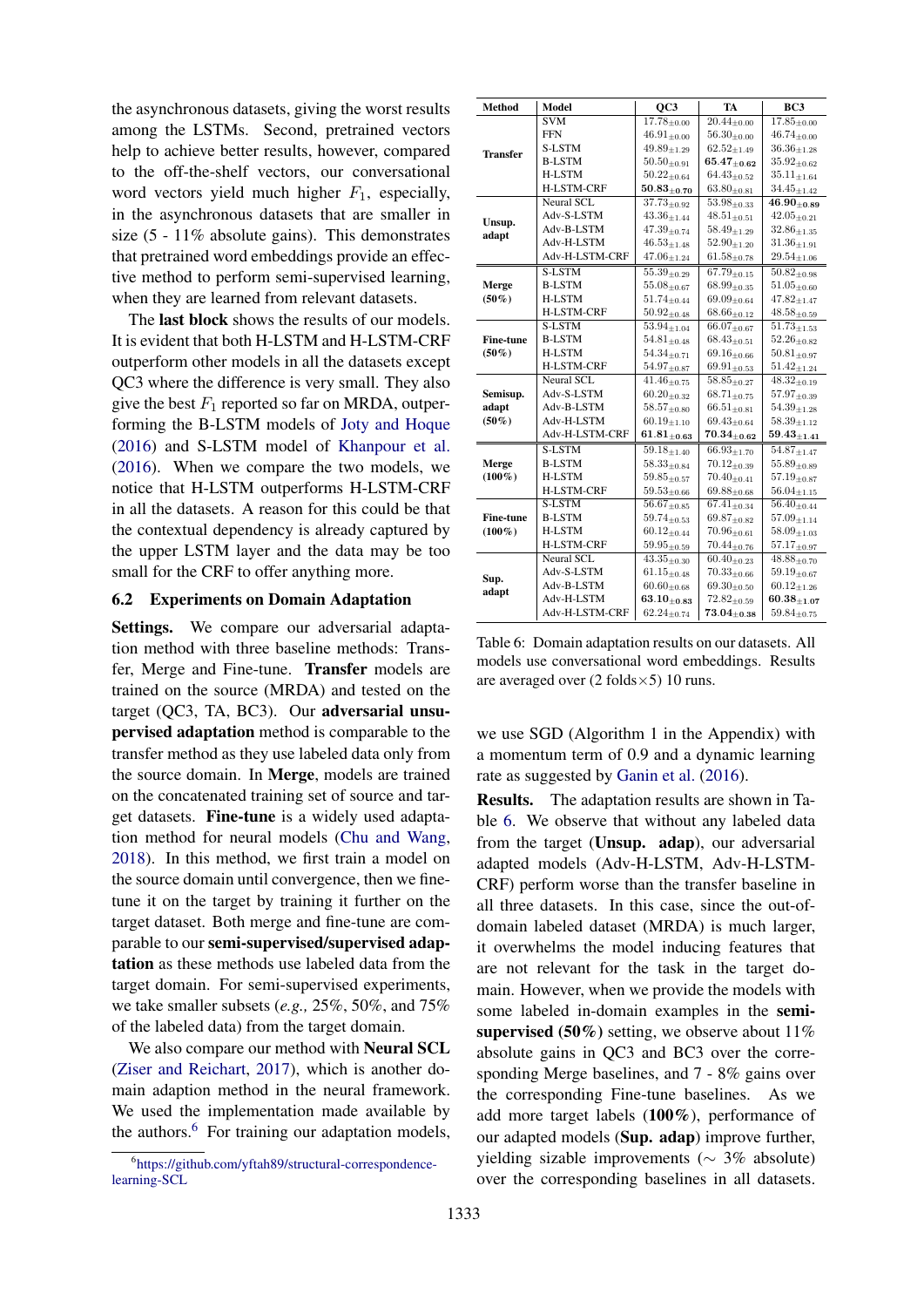<span id="page-8-0"></span>

Figure 3:  $F_1$  with varying amount of target labels.

Also notice that our adversarial adaptation outperforms Merge and Fine-tune methods for all models over all datasets, showing its effectiveness.

Figure [3](#page-8-0) presents the  $F_1$  scores of our adapted models with varying amount of labeled data in the target domain. We notice that the largest improvements for all three datasets come from the first 25% of the target labels. The gains from the second quartile are also relatively higher than the last two quartiles for TA and BC3. Another interesting observation is that H-LSTM-CRF performs better in unsupervised and semi-supervised settings (*i.e.,* with less target labels). In other words, H-LSTM-CRF adapts better than H-LSTM with small target datasets by exploiting the tag dependencies in the source. As we include more labeled data from the target, H-LSTM catches up with H-LSTM-CRF. Surprisingly, Neural SCL performs the worst. We suspect this is due to the mismatches between pivot features of the source and target domains.

If we compare our adaptation results with the in-domain results in Table [5,](#page-6-1) we notice that using the same amount of labeled data in the target, our supervised adaptation gives 3-4% gains across the datasets. Our semi-supervised adaptation using half of the target labels (50%) also outperforms the in-domain models that use all the target labels.

To further analyze the cases where our adapted models make a difference, Figure [4](#page-8-1) shows the confusion matrices for the adapted H-LSTM and the non-adapted H-LSTM on the concatenated testsets of QC3, TA, and BC3. In general, our classifiers get confused between *Response* and *Statement*, and between *Suggestion* and *Statement* the most. We noticed similar phenomena in the human annotations, where annotators had difficulties

<span id="page-8-1"></span>

Figure 4: Confusion matrices on the combined test sets.

with these three acts. It is however noticeable that the adapted H-LSTM is less affected by class imbalance, and it can detect the *Suggestion* and *Polite* acts more correctly than the non-adapted one.

## 7 Conclusion

We proposed an adaptation framework for speech act recognition in asynchronous conversation. Our base model is a hierarchical LSTM encoder with a Softmax or CRF output layer, which achieves state-of-the-art results for in-domain training. Crucial to its performance is the conversational word embeddings. We adapted our base model with adversarial training to effectively leverage out-of-domain meeting data, and to improve the results further. A comparison with existing methods and baselines in different training scenarios demonstrates the effectiveness of our approach.

### Acknowledgments

Shafiq Joty would like to thank the funding support from MOE Tier-1 (Grant M4011897.020).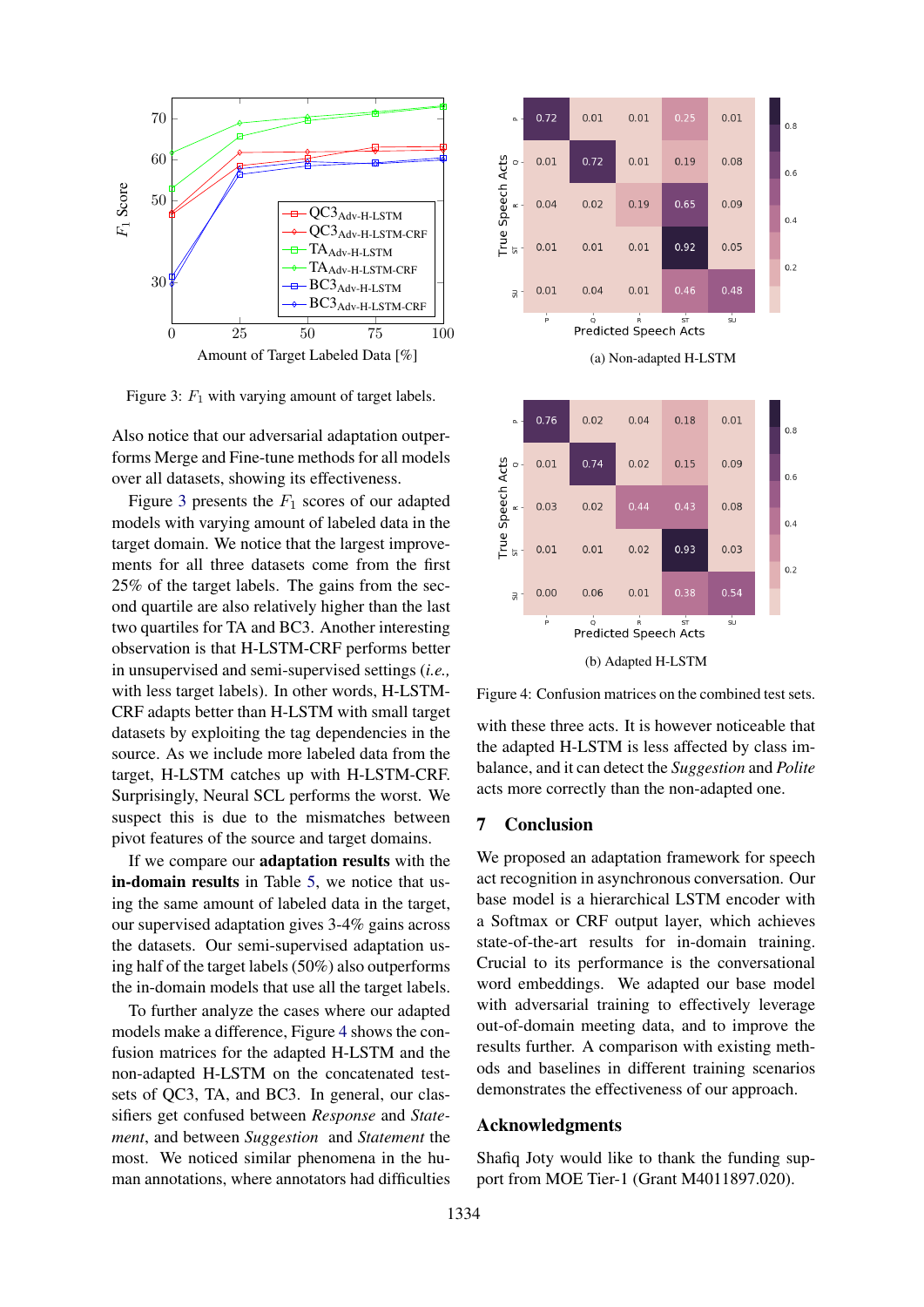#### References

- <span id="page-9-17"></span>Martín Arjovsky, Soumith Chintala, and Léon Bottou. 2017. Wasserstein GAN. *CoRR*, abs/1701.07875.
- <span id="page-9-1"></span>John Langshaw Austin. 1962. How to do things with words. *Harvard University Press*.
- <span id="page-9-8"></span>Vitor R. Carvalho and William W. Cohen. 2005. [On](https://doi.org/10.1145/1076034.1076094) [the collective classification of email "speech acts".](https://doi.org/10.1145/1076034.1076094) In *SIGIR '05*, pages 345–352, New York, NY, USA.
- <span id="page-9-25"></span>Kyunghyun Cho, Bart van Merriënboer, Calar Gülçehre, Dzmitry Bahdanau, Fethi Bougares, Holger Schwenk, and Yoshua Bengio. 2014. [Learning](http://www.aclweb.org/anthology/D14-1179) [phrase representations using rnn encoder–decoder](http://www.aclweb.org/anthology/D14-1179) [for statistical machine translation.](http://www.aclweb.org/anthology/D14-1179) In *EMNLP'14*, Doha, Qatar.
- <span id="page-9-26"></span>Chenhui Chu and Rui Wang. 2018. [A survey of do](http://aclweb.org/anthology/C18-1111)[main adaptation for neural machine translation.](http://aclweb.org/anthology/C18-1111) In *Proceedings of the 27th International Conference on Computational Linguistics*, pages 1304–1319. Association for Computational Linguistics.
- <span id="page-9-7"></span>William W. Cohen, Vitor R. Carvalho, and Tom M. Mitchell. 2004. Learning to classify email into "speech acts". In *EMNLP'04*, pages 309–316.
- <span id="page-9-15"></span>Ronan Collobert, Jason Weston, Léon Bottou, Michael Karlen, Koray Kavukcuoglu, and Pavel Kuksa. 2011. Natural language processing (almost) from scratch. *JMLR*, 12:2493–2537.
- <span id="page-9-24"></span>Matt Crane. 2018. [Questionable answers in question](http://aclweb.org/anthology/Q18-1018) [answering research: Reproducibility and variability](http://aclweb.org/anthology/Q18-1018) [of published results.](http://aclweb.org/anthology/Q18-1018) *TACL'18*, 6:241–252.
- <span id="page-9-3"></span>Rajdip Dhillon, Sonali Bhagat, Hannah Carvey, and Elizabeth Shriberg. 2004. Meeting Recorder Project: Dialog Act Labeling Guide. Technical report, ICSI Tech. Report.
- <span id="page-9-6"></span>Yaroslav Ganin, Evgeniya Ustinova, Hana Ajakan, Pascal Germain, Hugo Larochelle, François Laviolette, Mario Marchand, and Victor Lempitsky. 2016. Domain-adversarial training of neural networks. *JMLR*, 17(1):2096–2030.
- <span id="page-9-20"></span>Kevin Gimpel, Nathan Schneider, Brendan O'Connor, Dipanjan Das, Daniel Mills, Jacob Eisenstein, Michael Heilman, Dani Yogatama, Jeffrey Flanigan, and Noah A Smith. 2011. Part-of-speech tagging for twitter: Annotation, features, and experiments. In *HLT'11: short papers-Volume 2*, pages 42–47.
- <span id="page-9-23"></span>Xavier Glorot and Yoshua Bengio. 2010. Understanding the difficulty of training deep feedforward neural networks. In *JMLR*, Sardinia, Italy.
- <span id="page-9-14"></span>Sepp Hochreiter and Jürgen Schmidhuber. 1997. Long short-term memory. *Neural computation*, 9(8):1735–1780.
- <span id="page-9-4"></span>Minwoo Jeong, Chin-Yew Lin, and Gary Geunbae Lee. 2009. Semi-supervised speech act recognition in emails and forums. In *EMNLP'09*, pages 1250– 1259, Singapore.
- <span id="page-9-9"></span>Shafiq Joty, Giuseppe Carenini, and Chin-Yew Lin. 2011. Unsupervised Modeling of Dialog Acts in Asynchronous Conversations. In *IJCAI'11*, pages 1–130, Barcelona.
- <span id="page-9-5"></span>Shafiq Joty and Enamul Hoque. 2016. [Speech act mod](http://www.aclweb.org/anthology/P16-1165)[eling of written asynchronous conversations with](http://www.aclweb.org/anthology/P16-1165) [task-specific embeddings and conditional structured](http://www.aclweb.org/anthology/P16-1165) [models.](http://www.aclweb.org/anthology/P16-1165) In *ACL '16*, pages 1746–1756, Berlin, Germany.
- <span id="page-9-2"></span>Dan Jurafsky, Liz Shriberg, and Debra Biasca. 1997. [Switchboard SWBD-DAMSL Shallow-Discourse-](https://web.stanford.edu/~jurafsky/ws97/manual.august1.html)[Function Annotation Coders Manual.](https://web.stanford.edu/~jurafsky/ws97/manual.august1.html) Technical report, UC Boulder & SRI International.
- <span id="page-9-10"></span>Nal Kalchbrenner and Phil Blunsom. 2013. [Recurrent](http://www.aclweb.org/anthology/W13-3214) [convolutional neural networks for discourse compo](http://www.aclweb.org/anthology/W13-3214)[sitionality.](http://www.aclweb.org/anthology/W13-3214) In *CVSC'13*, pages 119–126.
- <span id="page-9-12"></span>Hamed Khanpour, Nishitha Guntakandla, and Rodney Nielsen. 2016. [Dialogue act classification in](http://www.aclweb.org/anthology/C16-1189) [domain-independent conversations using a deep re](http://www.aclweb.org/anthology/C16-1189)[current neural network.](http://www.aclweb.org/anthology/C16-1189) In *COLING'16*, pages 2012–2021.
- <span id="page-9-22"></span>Diederik P. Kingma and Jimmy Ba. 2014. [Adam:](http://arxiv.org/abs/1412.6980) [A method for stochastic optimization.](http://arxiv.org/abs/1412.6980) *CoRR*, abs/1412.6980.
- <span id="page-9-21"></span>Ryan Kiros, Yukun Zhu, Ruslan Salakhutdinov, Richard S. Zemel, Antonio Torralba, Raquel Urtasun, and Sanja Fidler. 2015. [Skip-thought vec](http://dl.acm.org/citation.cfm?id=2969442.2969607)[tors.](http://dl.acm.org/citation.cfm?id=2969442.2969607) In *Proceedings of the 28th International Conference on Neural Information Processing Systems - Volume 2*, NIPS'15, pages 3294–3302, Cambridge, MA, USA.
- <span id="page-9-13"></span>Harshit Kumar, Arvind Agarwal, Riddhiman Dasgupta, Sachindra Joshi, and Arun Kumar. 2018. Dialogue act sequence labeling using hierarchical encoder with CRF. In *AAAI'18*.
- <span id="page-9-16"></span>John Lafferty, Andrew K. McCallum, and Fernando Pereira. 2001. Conditional Random Fields: Probabilistic models for segmenting and labeling sequence data. In *ICML*.
- <span id="page-9-11"></span>Ji Young Lee and Franck Dernoncourt. 2016. [Sequen](https://doi.org/10.18653/v1/N16-1062)[tial short-text classification with recurrent and con](https://doi.org/10.18653/v1/N16-1062)[volutional neural networks.](https://doi.org/10.18653/v1/N16-1062) In *HLT'16*, pages 515– 520.
- <span id="page-9-0"></span>Annie P Louis and Shay B Cohen. 2015. Conversation trees: A grammar model for topic structure in forums. In *ACL '15*.
- <span id="page-9-19"></span>Tomas Mikolov, Wen-tau Yih, and Geoffrey Zweig. 2013. [Linguistic Regularities in Continuous Space](http://www.aclweb.org/anthology/N13-1090) [Word Representations.](http://www.aclweb.org/anthology/N13-1090) In *NAACL-HLT '13*, pages 746–751, Atlanta, GA, USA.
- <span id="page-9-18"></span>Tatsuro Oya and Giuseppe Carenini. 2014. [Extrac](http://www.aclweb.org/anthology/W14-4318)[tive summarization and dialogue act modeling on](http://www.aclweb.org/anthology/W14-4318) [email threads: An integrated probabilistic approach.](http://www.aclweb.org/anthology/W14-4318) In *SIGDIAL'14*, page 133–140, Philadelphia, PA, U.S.A.